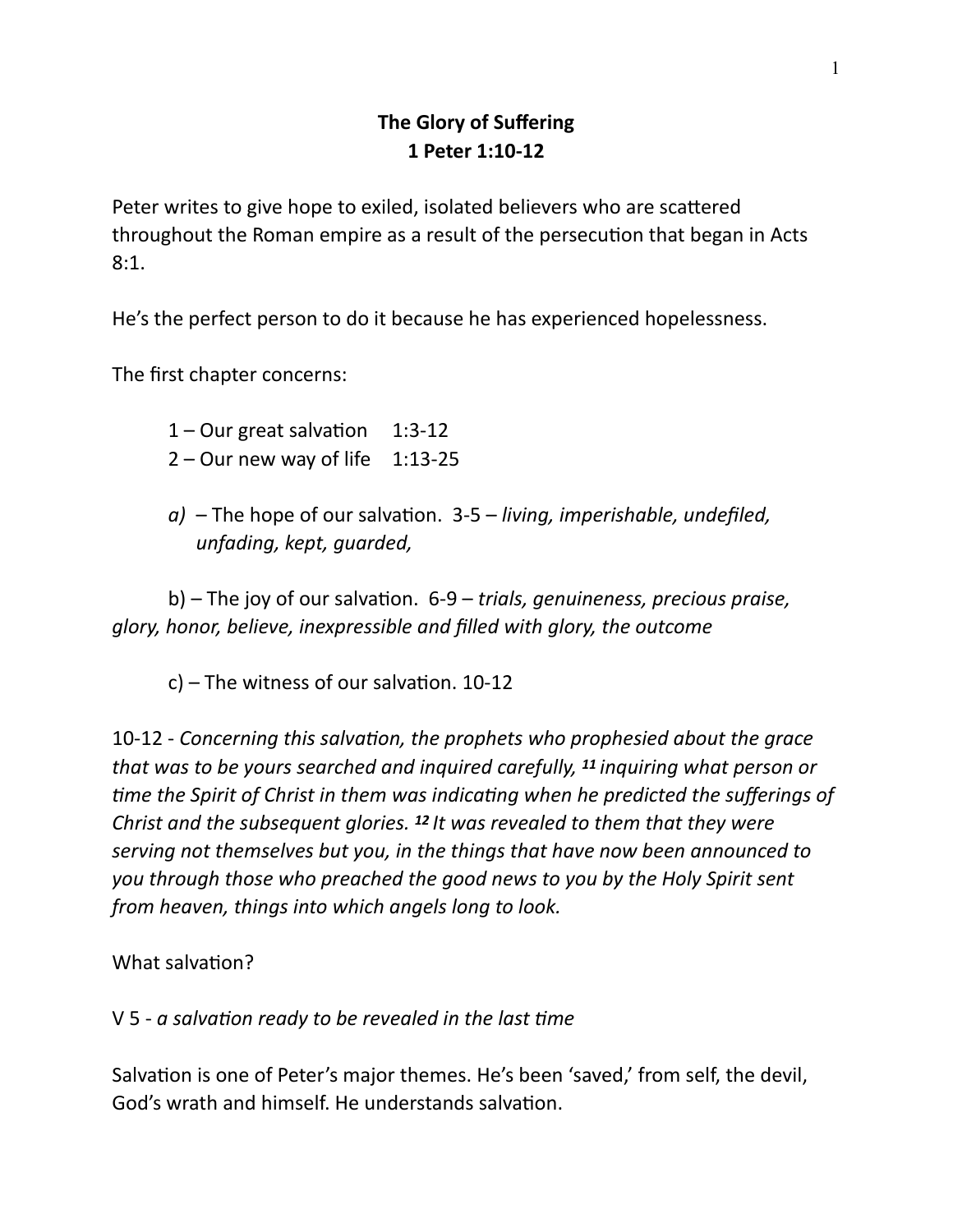His first point is to remind his readers that the prophets prophesied about the grace that God would give to Peter's readers based on the pattern of the prophet's ministries and Jesus's life.

I want you to walk through these verses with me. If you do, you will be helped, and you'll be able to help others also. This is important and particularly during this pandemic.

> Hope does not mean we won't suffer. If we didn't suffer there would be no reason for hope.

## **First: Suffering before glory. v 11**

11 **-** *the sufferings of Christ and the subsequent glories. -* John 16

The OT prophets predicted that Jesus would enjoy glory, but they didn't see his suffering. They certainly didn't understand how it fit together. And they certainly  $\frac{d}{dx}$  didn't see them both happening at the same time.

Based on what he knew the prophets said, and his own feelings for Jesus –

Mark 8:27-33 - *And Jesus went on with his disciples to the villages of Caesarea Philippi. And on the way he asked his disciples, "Who do people say that I am?"* **28** And they told him, "John the Baptist; and others say, Elijah; and others, *one of the prophets." 29 And he asked them, "But who do you say that I am?" Peter answered him, "You are the Christ." 30 And he strictly charged them to tell no one about him. 31 And he began to teach them that the Son of Man must suffer many things and be rejected by the elders and the chief priests and the scribes and be killed, and aRer three days rise again. 32 And he said this plainly. And Peter took him aside and began to rebuke him. 33 But turning and seeing his disciples, he rebuked Peter and said, "Get behind me, Satan! For you are not setting your mind on the things of God, but on the things of man."* 

The prophets stood on a mountain and saw the next mountain, but they didn't see the valley in between. Neither did Peter. Neither do we.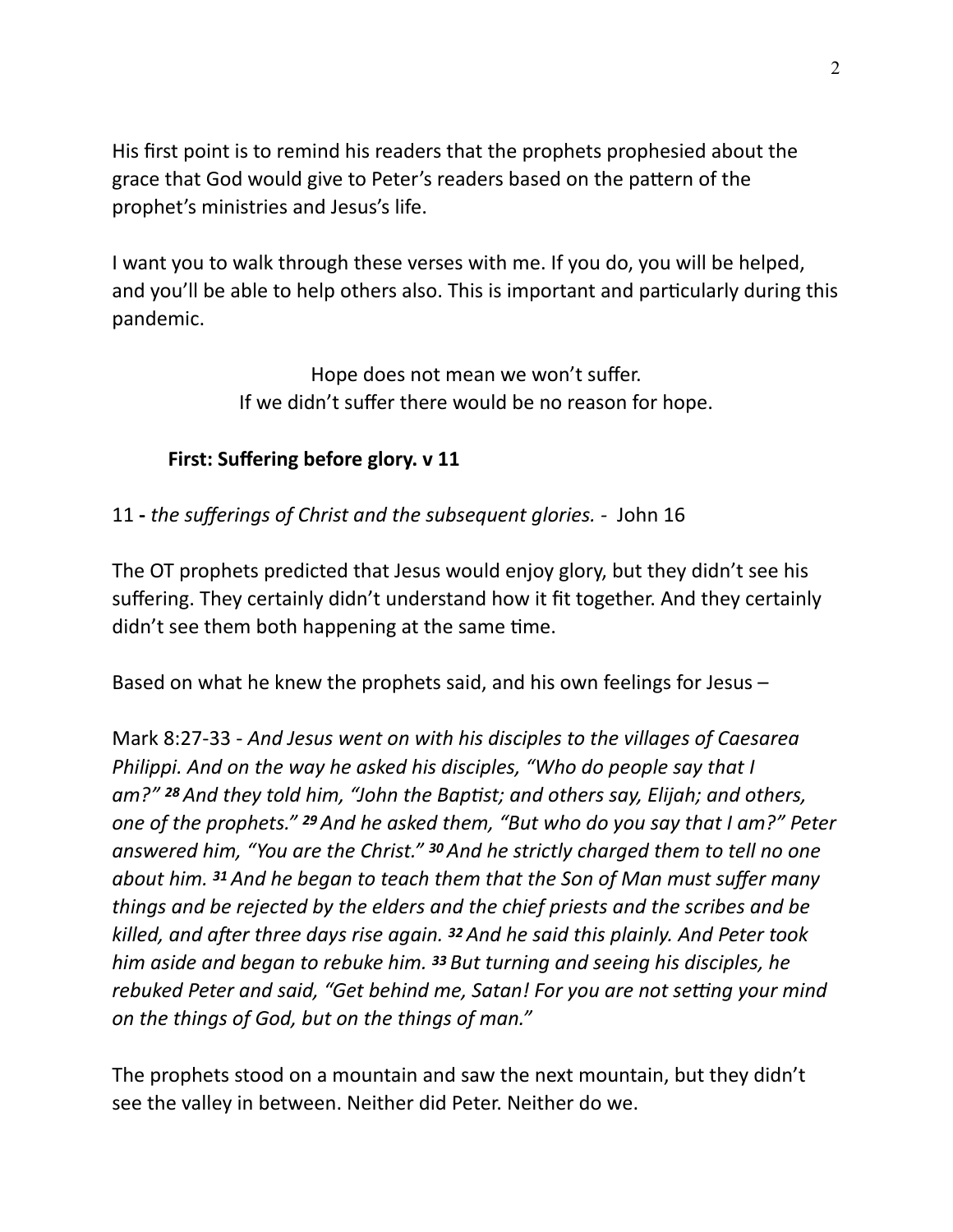ILL – During this Covid-19 pandemic, I have truly been concerned about some of our friends who think that life should be free of suffering and only health, wealth and happiness. Or that a suffering-free life is only a prayer or 'claim' away.

Some of our friends want permanent 'glory' with no suffering and refuse to accept the biblical pattern of suffering and then glory. The things we have tried to share with those friends, but they have denied, God is now teaching with indisputable evidence.

Our friends are not living in the real world….nor the real biblical world.

John 16:16-22 - A little while, and you will see me no longer; and again a little *while, and you will see me." 17 So some of his disciples said to one another, "What is this that he says to us, 'A little while, and you will not see me, and again a little while, and you will see me'; and, 'because I am going to the Father'?" 18 So they were saying, "What does he mean by 'a little while'? We do not know what he is talking about." 19 Jesus knew that they wanted to ask him, so he said to them, "Is*  this what you are asking yourselves, what I meant by saying, 'A little while and you *will not see me, and again a little while and you will see me'? <sup>20</sup> Truly, truly, I say to you, you will weep and lament, but the world will rejoice. You will be sorrowful, but your sorrow will turn into joy. <sup>21</sup>When a woman is giving birth, she has sorrow because her hour has come, but when she has delivered the baby, she no longer remembers the anguish, for joy that a human being has been born into the world. 22 So also you have sorrow now, but I will see you again, and your hearts will rejoice, and no one will take your joy from you.*

What is the origin of this thinking?

In Daniel 2, Nebuchadnezzar had a vision of a statue of a man.

- a) Head Gold = Babylon
- b) Chest & arms silver = Medo-Persian
- c) Middle & thigh = bronze = Greece
- d) Legs  $-$  iron = Rome
- e) Stone cut without hands = Messiah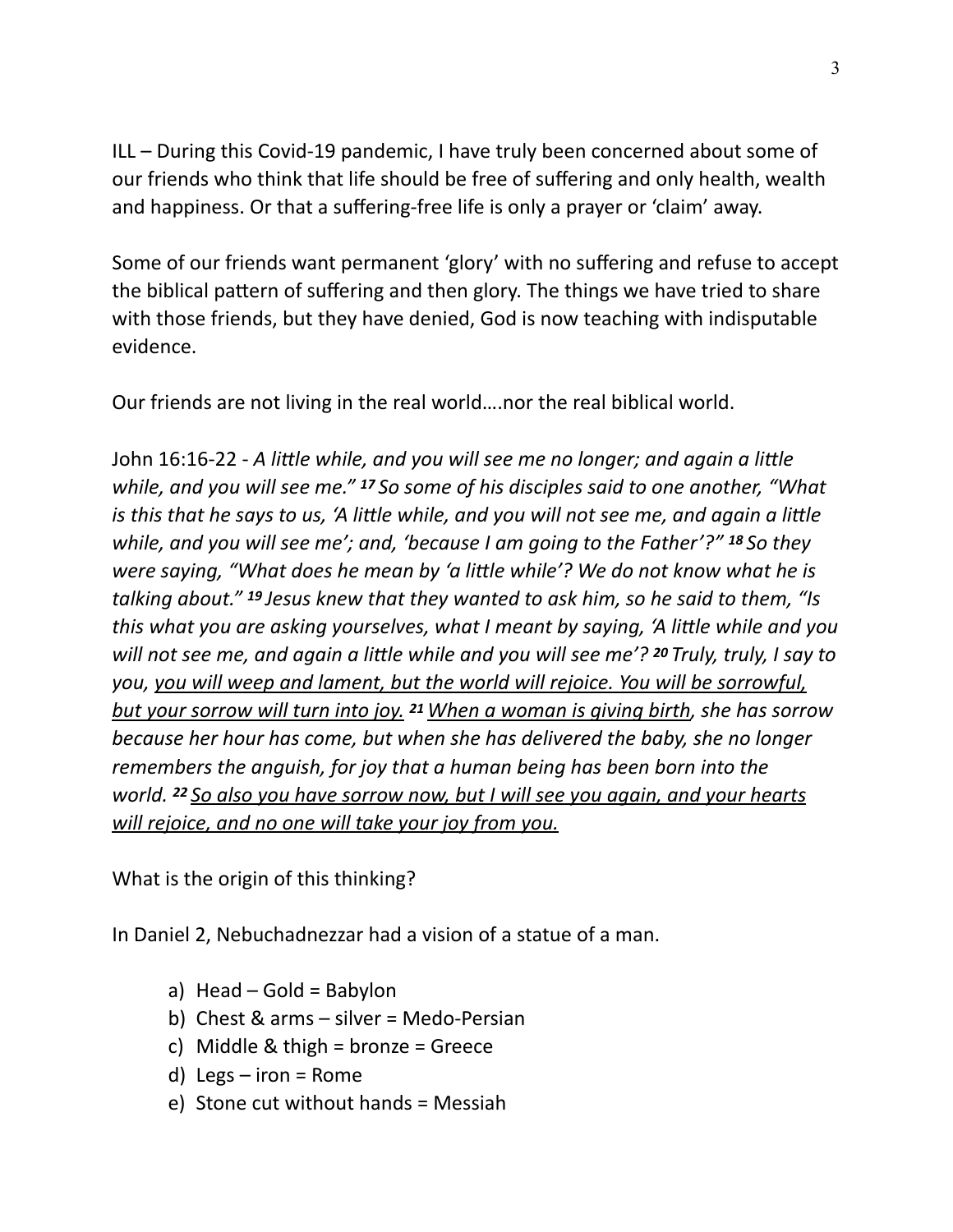That's immediate. That's quick. That's conclusive. That's the kind of salvation the Jews were looking for and that's one of the reasons they missed Jesus.

The disciples also thought this – Acts 1:6 - *Lord, will you at this time restore the kingdom to Israel?"*

And it's the kind of salvation we want. And that's the way that some people treat Jesus and Christianity. "If you can't solve all my problems right now, I have no time for you."

But, when we come to the NT, Jesus reinterprets how Daniel 2 comes to pass:

Matthew 13:

- a) Sower 1-8 Some do not hear, some hear, and do not & some hear
- b) Tares 24-30 The good and the bad exist together
- c) Mustard Seed 31-32 The kingdom is too powerful to stop
- d) Leven 33-35 The kingdom grows slowly but surely
- e) Hidden Treasure  $-44$  The kingdom is worth your life
- f) Pearl  $-45-46$  the kingdom is worth everything
- g) Net  $-47-51$  Kingdom members will only be revealed in the last day
- h) Jesus rejected 53-58 Jesus models the kingdom principle of suffering and glory

Jesus's parables in Matthew teach us that the kingdom doesn't come in one swift blow. Daniel's interpretation was a general overview of what will happen. But it doesn't actually happen like that. Rather than one swift blow, the kingdom comes slowly, progressively and surely. And as it does, there are a lot of ups and downs, believers and unbelievers coexisting alongside each other with all of the mess humanity makes. But the kingdom is unstoppable and worth everything.

And that is how we interpret Peter's reminder of 1:11 **-** *the sufferings of Christ and the subsequent glories*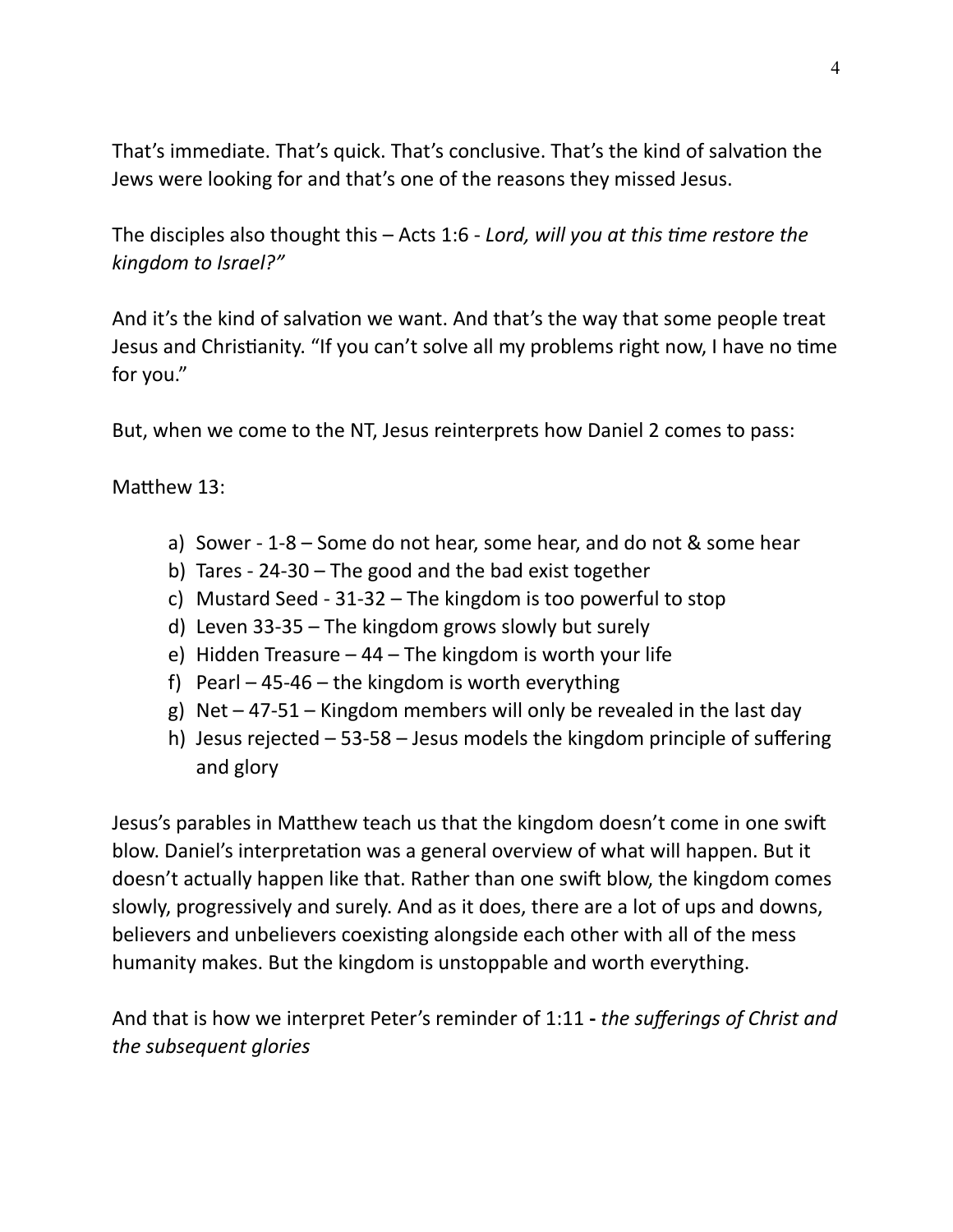## **Second: Others Before Self. v 12**

12 - *they were serving not themselves but you* 

Matthew 13:17 - *But blessed are your eyes, for they see, and your ears, for they hear. 17 For truly, I say to you, many prophets and righteous people longed to see what you see, and did not see it, and to hear what you hear, and did not hear it.* 

This means Elijah, Ezekiel, Daniel, Jeremiah, Habakkuk etc., suffered without seeing the purpose or end of their suffering. There was no glory for them at all.

James 5:11 - *Behold, we consider those blessed who remained steadfast. You have heard of the steadfastness of Job, and you have seen the purpose of the Lord, how the Lord is compassionate and merciful.*

The OT prophets did not fully understand what they were prophesying in the same way that Job did not fully understand his suffering

But we, NT believers, see God's purposes in Job just as the disciples enjoyed the fruit of the prophet's labors. Job's suffering was for him and us.

In the same way, our suffering is not only for us but for others.

If we know anything about Christianity, we know this; that Christ's sufferings precede his glory. Look at this progression –

Philippians 2:8-9 –

- a) Suffering *he humbled himself by becoming obedient to the point of death, even death on a cross.*
- b) Glory *Therefore God has highly exalted him and bestowed on him the name that is above every name,*

The "therefore" means "because of" or "as a result of"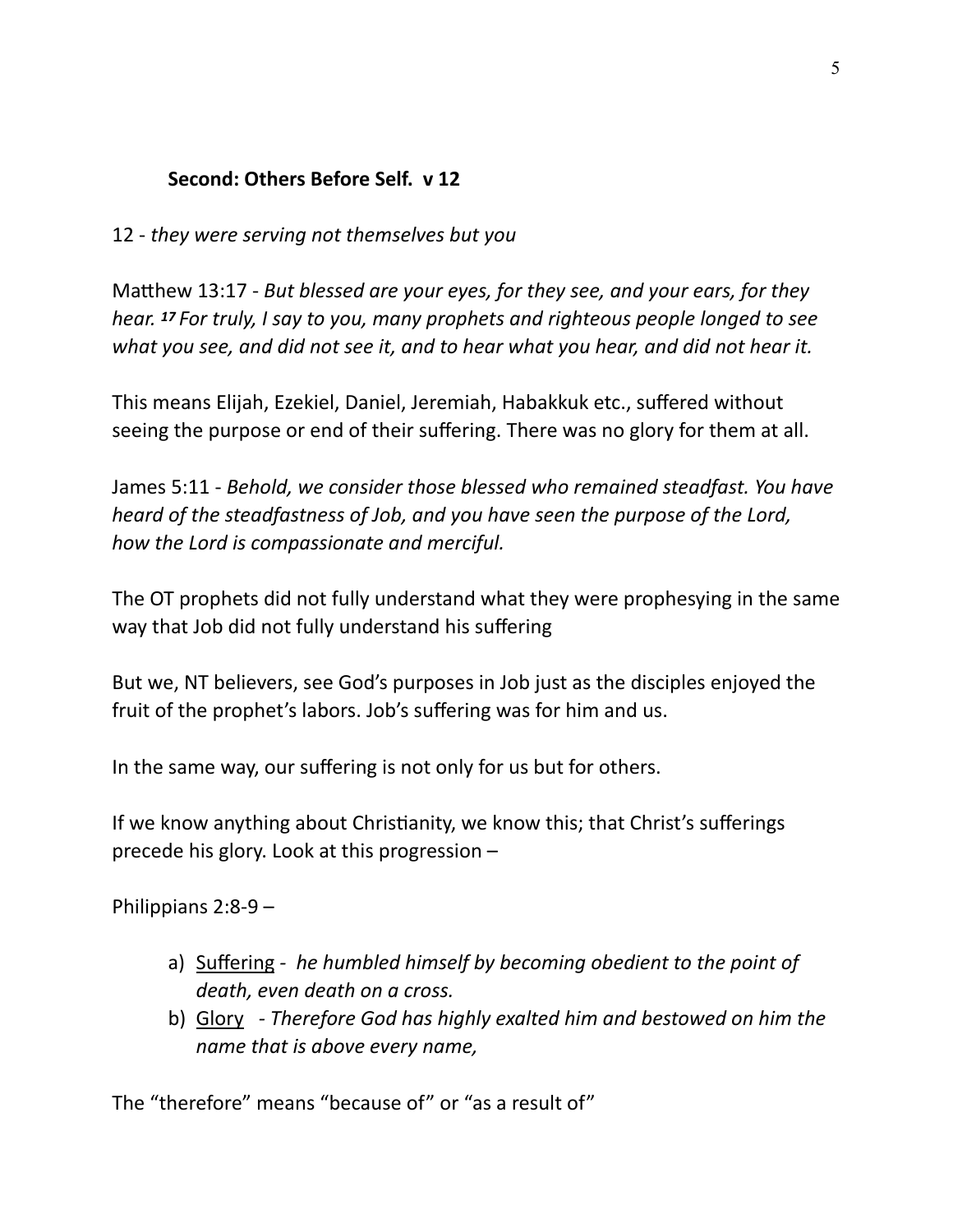And Jesus's suffering and glory is the pattern for our lives also.

In Christianity, there is no crown without the cross.

That's what 1 Peter 1, Daniel 2 and Matt 13 have to do with Covid-19. We are taught that suffering is

- natural,
- purposeful,
- worth enduring but
- painstakingly slow and
- not only for our benefit but for others.

And that is how we interpret 1:12 - *they were serving not themselves but you* 

## **Conclusion:**

This is a hard truth to live. And the text gives us another indication of this -

10-12 - Concerning this salvation, the prophets who prophesied about the grace *that was to be yours searched and inquired carefully, 11 inquiring what person or*  time the Spirit of Christ in them was indicating when he predicted the sufferings of *Christ and the subsequent glories. 12 It was revealed to them that they were serving not themselves but you, in the things that have now been announced to you through those who preached the good news to you by the Holy Spirit sent from heaven, things into which angels long to look.*

Ma5hew 26:53 - *Do you think that I cannot appeal to my Father, and he will at once send me more than twelve legions of angels?*

We can only assume that even angels did not understand the crucifixion.

Hope does not mean we won't suffer. If we didn't suffer there would be no reason for hope.